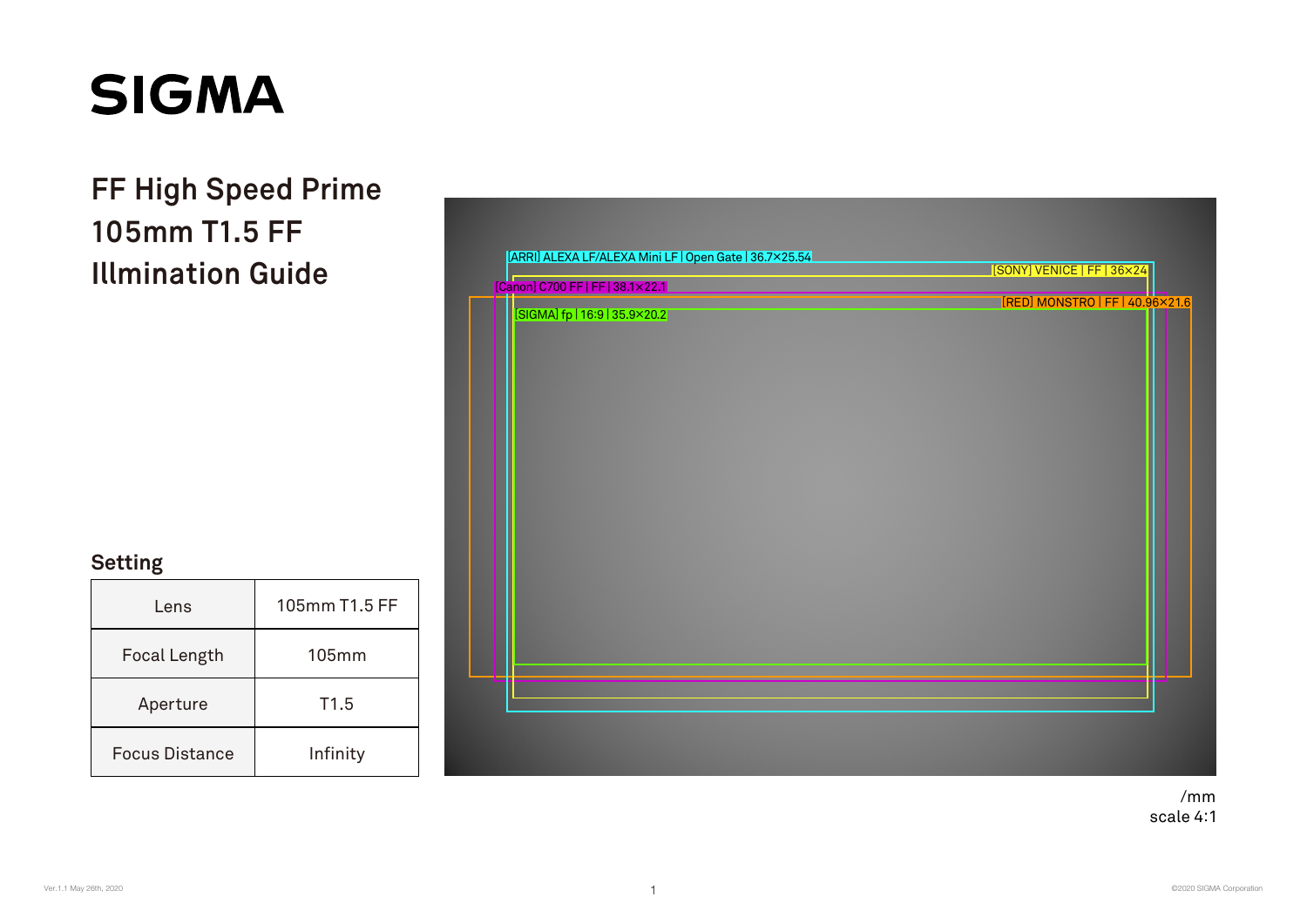**Illmination Guide 105mm T1.5 FF FF High Speed Prime**



| Lens                  | 105mm T1.5 FF |
|-----------------------|---------------|
| Focal Length          | $105$ mm      |
| Aperture              | Τ4            |
| <b>Focus Distance</b> | Infinity      |

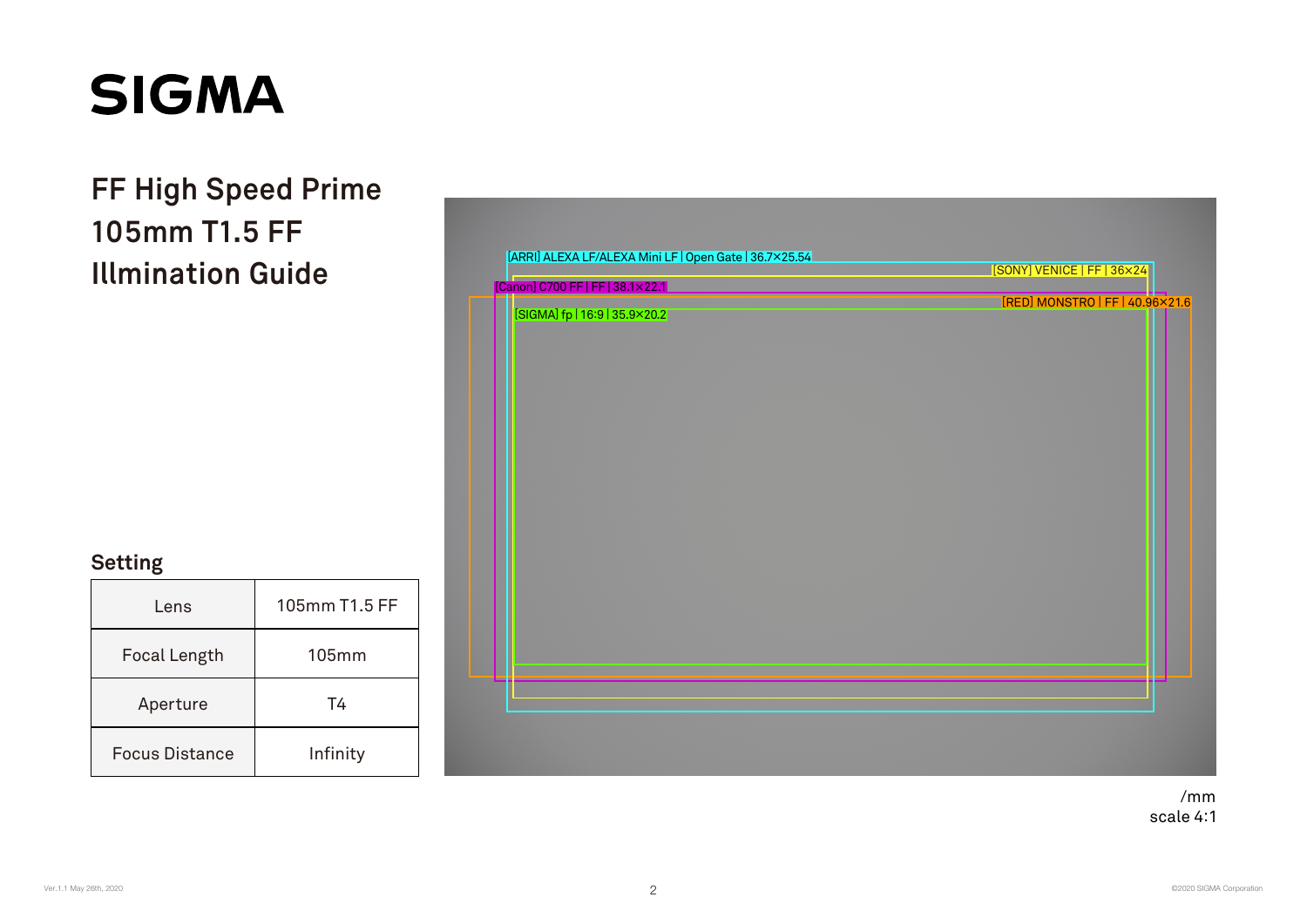**Illmination Guide 105mm T1.5 FF FF High Speed Prime**



| Lens                  | 105mm T1.5 FF    |
|-----------------------|------------------|
| Focal Length          | $105$ mm         |
| Aperture              | T <sub>1.5</sub> |
| <b>Focus Distance</b> | M.O.D.           |